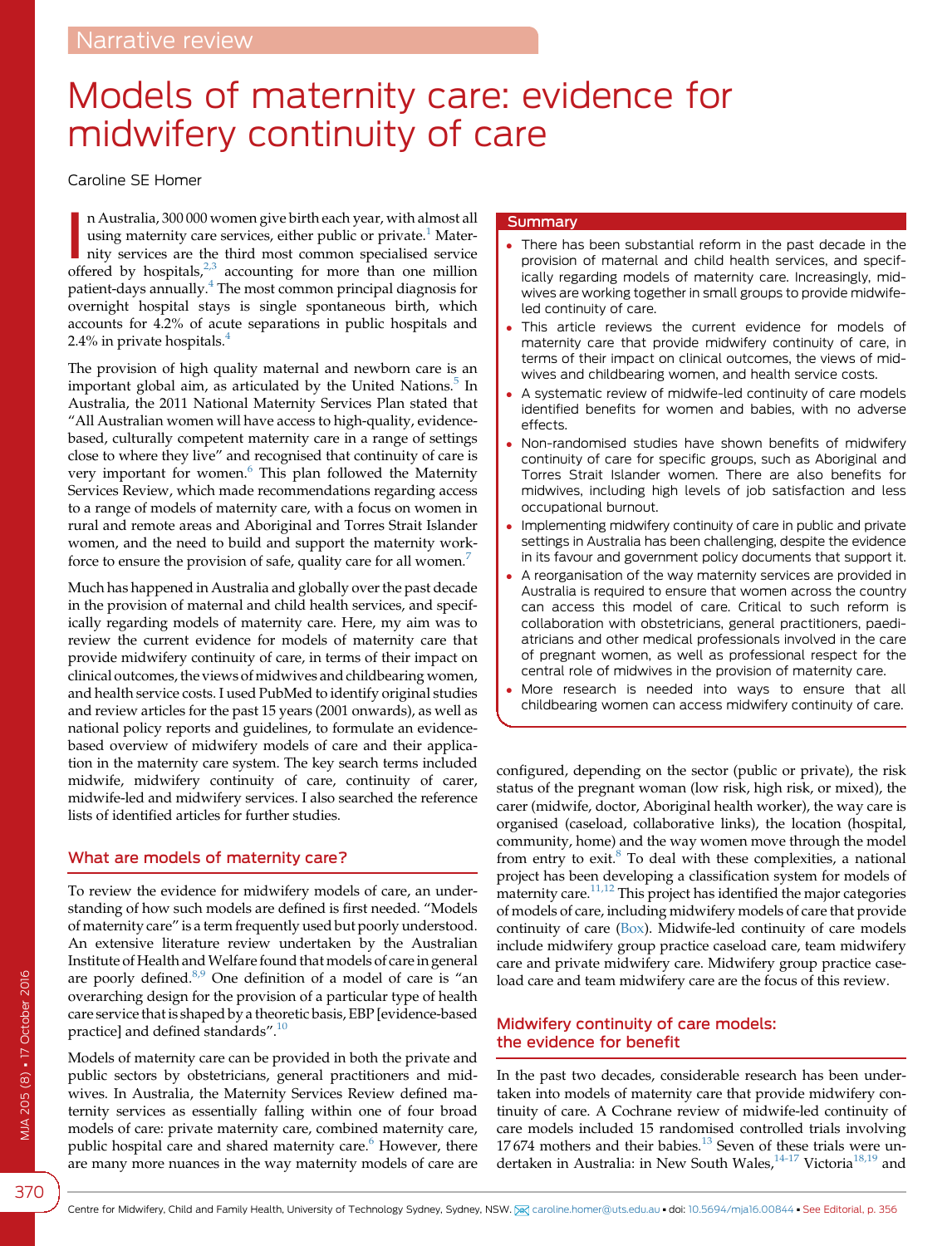#### <span id="page-1-0"></span>Identified major categories of models of maternity care in Australia<sup>11</sup>

| Model of care category                                                                        | Description                                                                                                                                                                                                                                                                                                                                                                                                                                    |
|-----------------------------------------------------------------------------------------------|------------------------------------------------------------------------------------------------------------------------------------------------------------------------------------------------------------------------------------------------------------------------------------------------------------------------------------------------------------------------------------------------------------------------------------------------|
| Midwifery group practice<br>(public) caseload care                                            | Antenatal, intrapartum and postnatal care is provided by a known primary midwife with a secondary back-up<br>midwife or midwives providing cover, and with assistance from doctors where needed.* Antenatal and postnatal<br>care is provided in the hospital, community or home, with intrapartum care in a hospital, birth centre or home.                                                                                                   |
| Team midwifery care                                                                           | Antenatal, intrapartum and postnatal care is provided by a small team of rostered midwives, in collaboration with<br>doctors where needed.* Intrapartum care is usually provided in a hospital or birth centre. Postnatal care may<br>continue in the home or community, provided by the team midwives.                                                                                                                                        |
| Private midwifery care                                                                        | Antenatal, intrapartum and postnatal care is provided by a private midwife or group of midwives, in collaboration<br>with doctors where needed.* Intrapartum and postnatal care is provided in a range of locations, including at home.                                                                                                                                                                                                        |
| Shared care                                                                                   | Antenatal care is provided by a community provider (doctor and/or midwife) in collaboration with hospital staff<br>under an established agreement. Intrapartum and early postnatal care is usually provided in the hospital by hospital<br>midwives and doctors, often in conjunction with the community provider (particularly in rural settings).                                                                                            |
| Combined care                                                                                 | Antenatal care is provided by a private maternity service provider (doctor and/or midwife) in the community.<br>Intrapartum and early postnatal care is provided in the public hospital by hospital midwives and doctors. Postnatal<br>care may continue in the home or community, provided by hospital midwives.                                                                                                                              |
| Private obstetrician<br>(specialist) care                                                     | Antenatal care is provided by a private specialist obstetrician. Intrapartum care is provided in a private or public<br>hospital by the private specialist obstetrician and hospital midwives. Postnatal care is provided in hospital and may<br>continue in the home or a hotel.                                                                                                                                                              |
| Private obstetrician and<br>privately practising midwife<br>joint care                        | Antenatal, intrapartum and postnatal care is provided by a privately practising obstetrician and midwife from the<br>same private practice. Intrapartum care is provided in either a private or public hospital by the privately practising<br>obstetrician, midwife and/or hospital midwives. Postnatal care is provided in hospital and may continue in the<br>home, hotel or hostel, provided by the private midwife.                       |
| General practitioner<br>obstetrician care                                                     | Antenatal care is provided by a GP obstetrician. Intrapartum care is provided in a private or public hospital by the GP<br>obstetrician and hospital midwives. Postnatal care is provided in the hospital by the GP obstetrician and hospital<br>midwives and may continue in the home or community.                                                                                                                                           |
| Public hospital maternity care                                                                | Antenatal care is provided in hospital outpatient clinics (onsite or outreach) by midwives and/or doctors.<br>Intrapartum and postnatal care is provided in the hospital by midwives and doctors. Postnatal care may continue in<br>the home or community, provided by hospital midwives.                                                                                                                                                      |
| Public hospital high risk<br>maternity care                                                   | Antenatal care is provided to women with medical high risk or complex pregnancies by maternity care providers with<br>an interest in high risk maternity care (specialist obstetricians or maternal–fetal medicine subspecialists with<br>midwives) in a public hospital. Intrapartum and postnatal care is provided by hospital doctors and midwives.<br>Postnatal care may continue in the home or community, provided by hospital midwives. |
| Remote area maternity care                                                                    | Antenatal and postnatal care is provided in remote communities by a remote area midwife (or a remote area nurse)<br>or group of midwives, sometimes in collaboration with a remote area nurse and/or doctor, with telehealth or<br>fly-in-fly-out clinicians. Intrapartum and postnatal care is provided in a regional or metropolitan hospital (involving<br>temporary relocation before labour) by hospital midwives and doctors.            |
| *Collaboration with doctors "where needed" means "in the event of identified risk factors". ◆ |                                                                                                                                                                                                                                                                                                                                                                                                                                                |

Queensland.[15,20](#page-4-0) All 15 trials included women receiving care from licensed professional midwives, in collaboration with doctors where necessary. In most trials, the women were predominantly at low risk of obstetric complications, although in one of the more recent trials, conducted in Sydney and Brisbane, women were of a mixed obstetric and medical risk status and were not transferred out of the model if they developed further risk factors.<sup>[15](#page-4-0)</sup> Trials that included homebirth were excluded. A possible limitation of this Cochrane review is that it examined both team midwifery and caseload models, as it is not yet clear which model is most effective.

The findings showed benefits and no adverse effects compared with other models of care.<sup>[13](#page-4-0)</sup> Women who received midwife-led continuity of care were more likely to have a midwife they knew with them during labour and birth, more likely to have a spontaneous vaginal birth and less likely to have epidural analgesia, episiotomies or instrumental births. Women were less likely to experience a pre-term birth, and their babies were at a lower risk of dying (including all deaths before and after 24 weeks' gestation and neonatal deaths). Women rated midwife-led continuity of care models highly in terms of satisfaction and there was a trend towards a cost-saving effect for the midwife-led models, although there was inconsistency in reporting of both these out-comes.<sup>[13](#page-4-0)</sup> The review concluded that "most women should be offered midwife-led continuity models of care". While some trials included women of mixed risk who were cared for in collaboration with doctors, more research is needed to determine the most effective models of care for women with existing serious pregnancy or health complications. In addition, the included trials were all from high income countries, making generalisations to the context of low to middle income countries difficult.

The Cochrane review of midwife-led continuity of care models was one of the reviews analysed to develop a framework for quality maternal and newborn care for The Lancet's Midwifery Series.<sup>21,2</sup> The framework emphasised the centrality of midwifery continuity of carer in providing the care that is needed by women and newborn infants, regardless of setting, and highlighted the importance of working collaboratively in interdisciplinary teams to provide care for women and infants who have, or develop, complications.<sup>[23](#page-4-0)</sup>

Midwifery continuity of carer has also been examined in nonrandomised studies, although these carry an inherently increased risk of bias. These include a study in a large referral centre in Sydney, where a third of pregnant women received care through a midwifery continuity of care (caseload care) model.<sup>24</sup> Midwives were organised in groups of four and were responsible for the care of a specified caseload of women throughout pregnancy, birth and the post partum period. $^{25}$  $^{25}$  $^{25}$  The midwives followed the Australian College of Midwives' National midwifery guidelines for consultation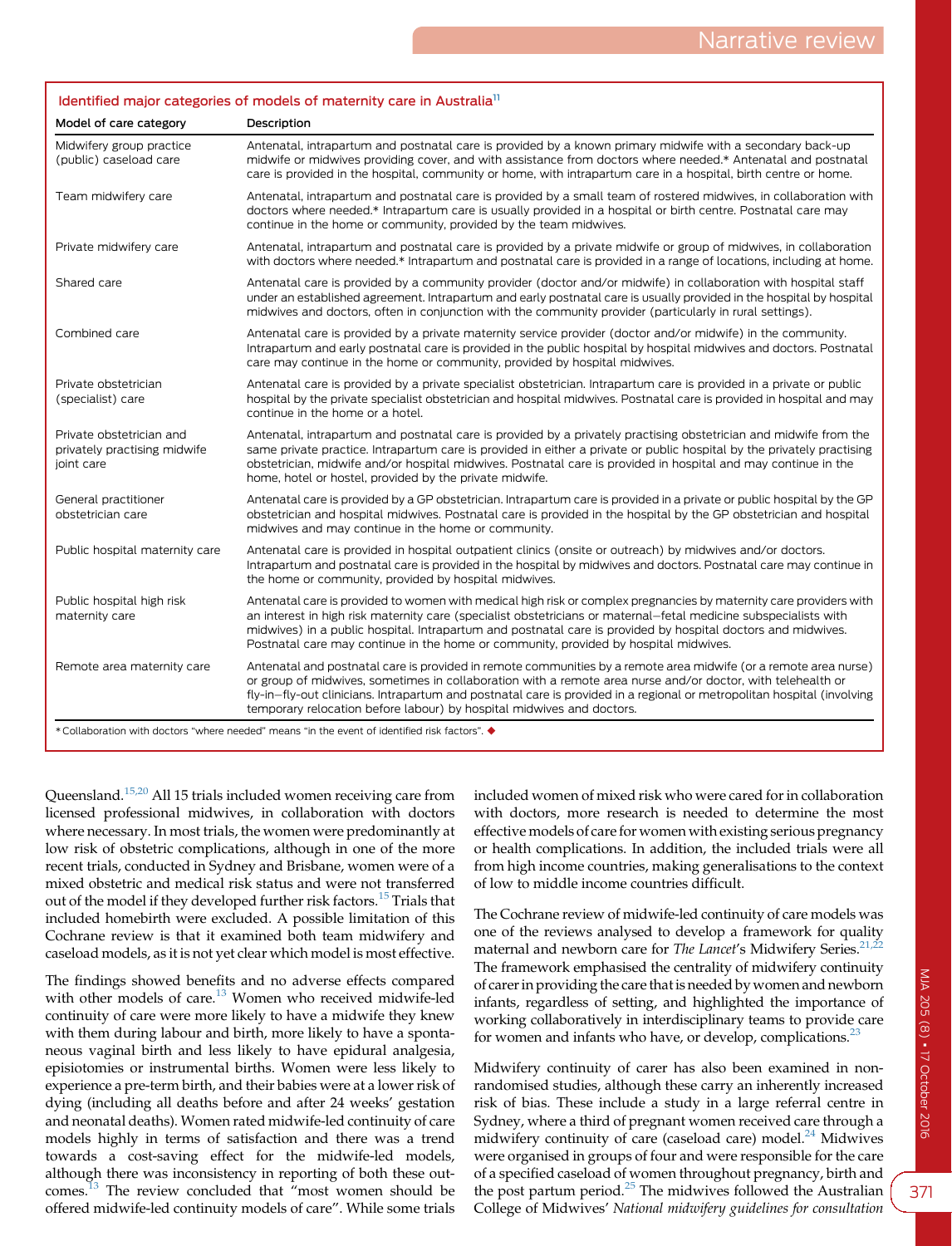*and referral.<sup>[26](#page-4-0)</sup> I*n this study, a "standard primipara", defined as a first time, "low-risk" mother, was used as the unit of comparison, to reduce differences between the caseload care, standard hospital care and private obstetric care groups. Women who received caseload care were more likely to have a spontaneous onset of labour and an unassisted vaginal birth and less likely to have an elective caesarean delivery than those in the other two groups, with lower average costs of care.<sup>24</sup>

Midwifery continuity of carer can also be provided in"free-standing midwifery units". In these units, primary level care is provided by a named midwife, with no routine involvement of medical staff. The units are geographically separate from the referral centres that provide obstetric, paediatric or specialised medical consultations when necessary. Free-standing midwifery units do not provide epidural analgesia or caesarean deliveries on site. A prospective cohort study of two such units in NSW showed that women who planned to give birth at a free-standing midwifery unit were more likely to have a spontaneous vaginal birth, less likely to have a caesarean delivery and had no differences in 5 minute Apgar scores compared with women who planned to give birth in tertiary level maternity units.<sup>27</sup> Babies from the freestanding midwifery unit group were significantly less likely to be admitted to neonatal intensive care or the special care nursery. However, only two such units exist in Australia, suggesting that widespread implementation would be a challenge. Although this study analysed where mothers intended to give birth rather than where they actually did give birth, this accurately reflects the need for transfer in some women, and analysing according to intention is important in studies on place of birth. There was some crossover between the groups in actual birth locations, but these involved only 1% of the study population.

Across Australia, similar clinical and cost outcomes have been reported from non-randomised studies of midwifery continuity of carer in South Australia,<sup>[28](#page-4-0)</sup> Queensland<sup>[29](#page-4-0)</sup> and NSW.<sup>[30](#page-4-0)</sup> A review of 22 international non-randomised studies has also shown that low risk women in midwife-led, birth centre or homebirth services in the care of midwives experienced fewer obstetric interventions and were more likely to have a normal birth without complications than low risk women receiving standard hospital or obstetric care.<sup>[31](#page-4-0)</sup> Although these were non-randomised studies, with diverse study designs and models of care, they nevertheless provide additional evidence supporting midwifery continuity of care.

#### Midwifery models of care for specific groups

Midwifery models of care have been implemented for a range of specific groups, especially young women and women from minority or marginalised groups. For example, a retrospective cohort study in Queensland showed that women younger than 21 years of age who were allocated to midwifery continuity of carer (caseload care) were less likely to have a pre-term birth or to have their baby admitted to a neonatal intensive care unit than those receiving standard care.<sup>[32](#page-4-0)</sup>

In Australia, Aboriginal and Torres Strait Islander women and babies experience higher maternal and perinatal morbidity and mortality rates than their non-Indigenous counterparts.<sup>[1](#page-4-0)</sup> Several models that provide midwifery continuity of carer have been specifically designed and evaluated for Aboriginal and Torres Strait Islander women.

In the Northern Territory, two such midwifery models have been evaluated. A midwifery group practice in Alice Springs catered for 763 local women, 40% of whom were Aboriginal, over 4 years. This model of care has eight midwives who work in pairs or teams of

three, depending on skill level and work hours. Each pregnant woman is assigned a primary midwife, with back-up from her primary midwife's colleagues, who she meets during her pregnancy. A retrospective review found that the rates of perinatal mortality, preterm birth and low birthweight babies for these women were lower than those reported for the NT population. $33$  Retrospective analysis such as this has inherent limitations due to the nature of the data and the ability to make comparisons; however, a randomised controlled trial would not have been feasible or possible in this setting.

The other study in the NT involved a new model of maternity care for remote-dwelling Aboriginal women, who were transferred to a regional centre in Darwin to await birth. Women were provided with midwifery continuity of care from their arrival in Darwin until their transfer back home, with effective communication networks between the regional centre and remote community health centres. The study showed that, for the first time, Aboriginal women could access continuity of care once they reached Darwin, and the women reported more positive experiences with maternity services than previously. $34$  The model was shown to be cost-effective for remote-dwelling Aboriginal women of all risk levels. $3$ 

In a more urban setting, a midwifery continuity of carer model was established in an area of high socio-economic disadvantage in Sydney, to meet the needs of Aboriginal women and families, as well as non-Aboriginal women and families from nearby suburbs, many of whom were from migrant and refugee communities.<sup>36</sup> The service was based in a suburban house 6 km from the referral hospital. Women received antenatal care and postnatal or child health services from the house and gave birth in the labour ward of the referral hospital. The service was staffed by midwives, Aboriginal health education officers, a community health worker and a child and family health nurse. The midwives and Aboriginal health education officers accompanied the women to the hospital if they needed to attend for antenatal visits, and the midwives were on call to care for the women when they went into labour. An evaluation of qualitative and quantitative data showed that women and the local community valued the service and that women were likely to attend for antenatal care early in pregnancy and to engage with health promotion initiatives, such as smoking cessation.<sup>36</sup> Continuity of caregiver (midwife and Aboriginal health education officer) was highlighted, with women in the focus groups speaking of this aspect as being "the best part" of the service.

#### Midwifery continuity of care: effect on organisations and midwives

In both the public and private sectors, midwifery continuity of care is usually provided in a caseload model. These midwives work on call rather than on a shift-based roster and usually have arranged times for antenatal and postnatal care (provided either in hospital or community settings or women's homes). The midwives usually work in partnerships or small groups to enable care by a back-up midwife who is known to the woman, should her primary midwife be unavailable.<sup>[37,38](#page-4-0)</sup> They also work within hospital guidelines and collaborate with non-caseload midwives, managers, obstetricians and other medical specialists as required. In Australia, a full-time caseload midwife in a public hospital model cares for  $30-40$  women per year as the primary midwife (depending on the complexity of the women's pregnancies) and provides back-up for colleagues who usually have a similar caseload.<sup>39</sup> Industrial guidelines, which vary across the country, ensure that midwives have adequate time off and are fairly remunerated for their on-call work.

372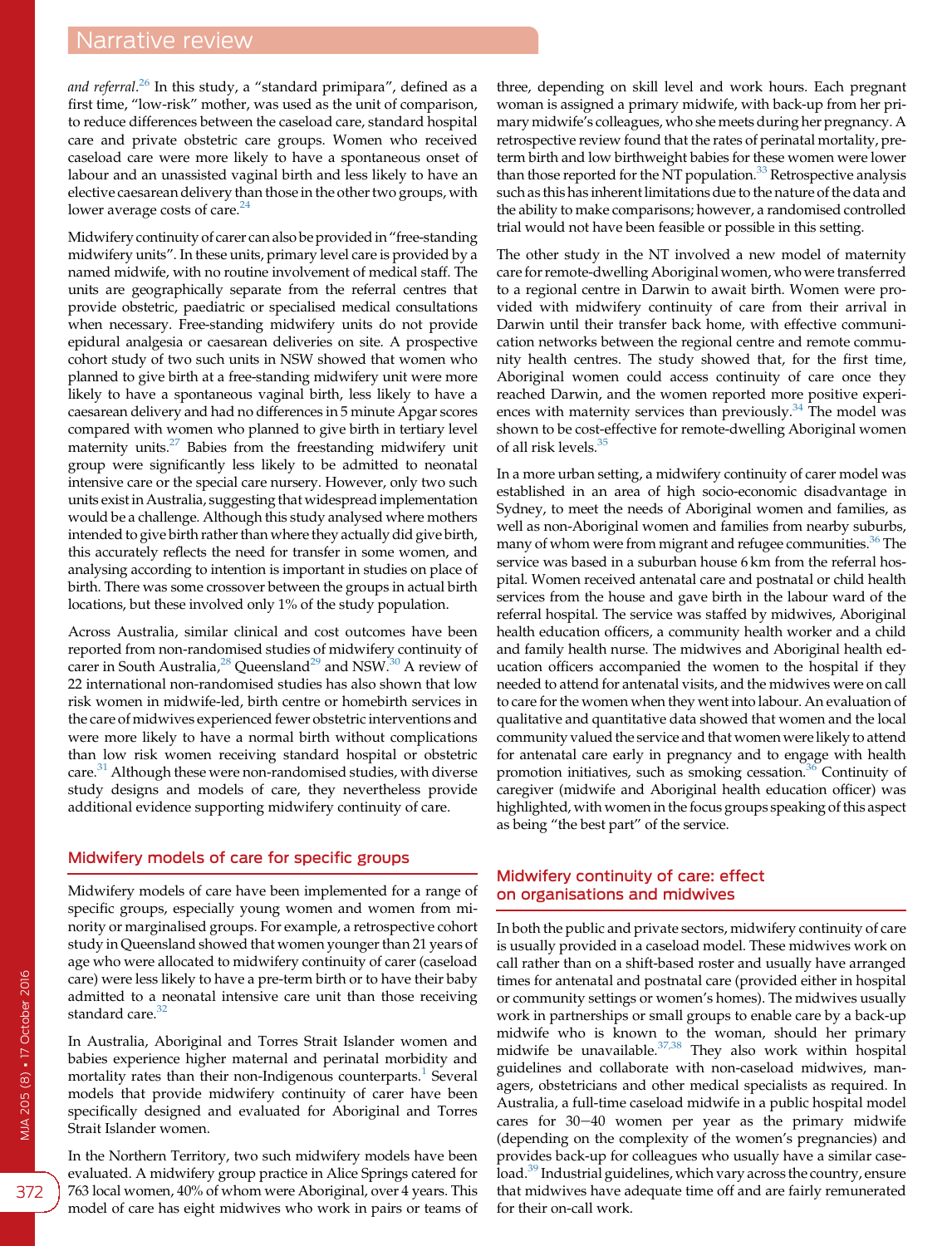Some midwifery continuity of carer models are based in birth centres, while others use the hospital's standard labour ward. There are a few models that also provide access to publicly funded homebirth for carefully screened women at low risk of complications.  $40,41$ 

Midwifery continuity of carer, or caseload midwifery, has been associated with positive outcomes for midwives. Research from Victoria showed that caseload midwives had lower burnout scores and higher professional satisfaction than midwives who worked in standard shift-based ways.<sup>[42](#page-4-0)</sup> This was a small study from one setting, but similar findings have also been reported from Adelaide, $43$  the United Kingdom<sup>44</sup> and New Zealand.<sup>45</sup> In a recent qualitative study in Australia, newly graduated midwives who were supported, mentored and orientated reported considerable benefits from working in midwifery continuity of care models and were highly satisfied with their work.<sup>[46,47](#page-4-0)</sup>

#### Translating this evidence into practice

Currently in Australia, although midwifery continuity of care and carer is espoused in many state<sup>48</sup> and national<sup>[6](#page-4-0)</sup> policy documents, with "toolkits"<sup>[49,50](#page-4-0)</sup> and guidance<sup>39</sup> also available, widespread implementation remains limited. A recent national survey aimed to determine the prevalence of and factors associated with implementation and sustainability of midwifery models of care, especially caseload midwifery services. $51$  Participants were the maternity managers of the 235 public hospitals that provide birthing services. The survey had a 63% response rate (149/235), representing all states and territories; metropolitan, regional and remote areas; and hospitals with very small to very large birth numbers. Only 31% of responders reported that their hospital offered caseload midwifery, with an estimated 8% of women receiving caseload care at that time. Of those hospitals without a caseload model, 62% reported that they were planning to establish one. The survey showed that midwifery continuity of care models were expanding across the country and that there was strong perceived consumer interest in such models. Most hospitals with a caseload model reported having more women who wanted to access this model than there were places available, and community demand was high in areas where implementation was being considered.<sup>51</sup> The findings of this study are clearly limited by its response rate of 63%, and further research examining the models of midwifery care available in Australia is needed to quantify the translation of evidence into practice.

Despite this survey's limitations, it is clear that midwifery continuity of carer is not being widely implemented in Australia. Factors contributing to this include a lack of midwifery and medical leadership, workforce shortages and fears about the autonomy of midwives. A lack of medical staff support continues to be cited as an obstacle to change in many services.<sup>[51](#page-4-0)</sup> Nevertheless, some services have been developed through effective and respectful collaboration between midwives and doctors, and there is evidence that such interprofessional collaboration is attainable in midwifery continuity of care models.<sup>[52](#page-4-0)</sup>

Recruiting and retaining midwives who are interested in and available for work in this model remain problems for many services. However, all new graduates from Australian midwifery programs have had opportunities to work in this way during their education, $53$  and many want to work this way in the future. $54$ Midwifery continuity of care is a "different" way of working, and it takes time for midwives and their managers to adapt to working on call, with fewer boundaries between work and per-sonal time.<sup>[38](#page-4-0)</sup> This is not always embraced by service managers, medical staff or hospitals, as it requires trusting the midwives and enabling them to develop professional relationships with women

and to assume responsibility, accountability, autonomy and legitimacy in their practice.<sup>[38](#page-4-0)</sup>

Many hospital managers raise concerns about the effects of staff burnout on the sustainability of midwifery continuity of care models.[55](#page-4-0) Despite this, research in the UK has shown that high levels of occupational autonomy and assistance with ensuring a work-life balance provide a protective effect on the levels of burnout for midwives. $56$ 

### Models of midwifery care for the future

Globally, the understanding that midwifery models of care are best practice for all pregnant women is gathering momentum. The evidence is now clear; there is Level I evidence from well conducted randomised controlled trials showing benefit for women and the health system, and numerous non-randomised studies show similar benefits for women, midwives and organisations. Recent international policy documents highlight the need for midwifery continuity of carer. For example, the 5-year forward view for ma-ternity care in England, known as "Better Births", recommends:<sup>[57](#page-4-0)</sup>

Continuity of carer, to ensure safe care based on a relationship of mutual trust and respect in line with the woman's decisions. Every woman should have a midwife, who is part of a small team of 4 to 6 midwives, based in the community who knows the woman and family, and can provide continuity throughout the pregnancy, birth and postnatally.

The Australian maternity care system is similar to that in the UK, and this recommendation was based on evidence partly drawn from Australian studies.<sup>[13](#page-4-0)</sup>

To bridge the gap in translating the evidence into clinical practice in Australia, widespread reorganisation of the way maternity services are provided is required. Midwifery continuity of carer programs can no longer be implemented as pilot programs or in piecemeal ways for small numbers of women; the evidence and the demand are now so strong that widespread reform is needed. A critical part of such reform is effective collaboration with obstetricians, general practitioners, paediatricians and other medical professionals involved in the care of pregnant women. Enabling and facilitating midwives to take a lead role in the care of women is an essential step in the process of reforming the maternity care system. A better understanding of the barriers and challenges associated with implementing midwifery continuity of care is also needed, and further research should examine this research-practice gap.

Despite the need for more research into ways to effectively implement this model of care in practice, is it ethical to withhold access to midwifery continuity of care from the majority of women in Australia, given the strength of evidence, the supporting policy documents and the demand from women? Future models of maternity care in Australia need to ensure that women have access to midwifery continuity of care. Midwives need to be valued and respected in their roles as key providers of primary maternity services in all settings for childbearing women in Australia. Flexible ways of working need to be enabled so that midwives can provide continuity of care, and innovative funding models in the public and private sectors need to be developed so that women can access the maternity care provider they need and want.

Competing interests: I was an author of two of the trials included in the Cochrane review on midwife-led care and was a co-author of other studies referred to in this review.

Provenance: Commissioned; externally peer reviewed.